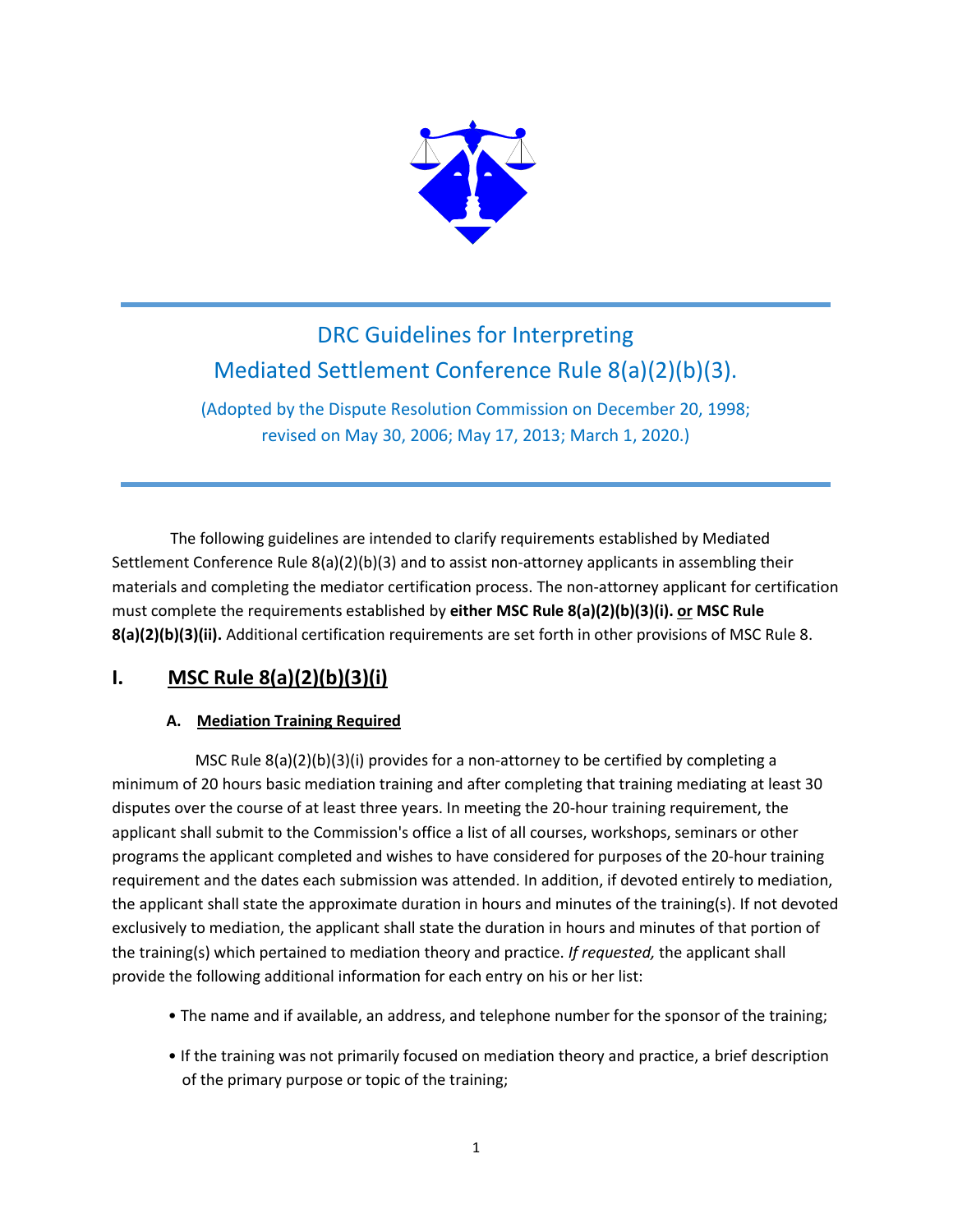- A description or outline of the information presented during the training which pertained to mediation theory and practice. If you have available a syllabus, agenda or course outline from the training, please duplicate and submit them to the Commission; and
- The names of the trainers and if available, contact information for trainers. Resumes or other biographical information describing the experience and education of the trainers should be included if available to the applicant.

To comply with MSC Rule 8(a)(2)(b)(3)(i) an applicant's supporting documentation must demonstrate the applicant's course(s) covered basic mediation theory, techniques, and practice and was presented by trainers qualified, in the judgment of the Commission, to present the material. The course or course(s) or that portion of them which addressed mediation theory and practice, must be at least twenty hours in duration.

#### **B. Mediation Experience Required**

 MSC Rule 8(a)(2)(b)(3)(i) also provides for applicants, after completing the 20-hour course, to mediate at least 30 disputes over the course of at least three years, or to demonstrate equivalent experience. Applicants must indicate on the Commission's Application for Certification the name of the agency, office or practice where the experience was gained, the years in which the experience has gained, and the number of cases mediated in each year listed. **If requested,** the applicant shall submit to the Commission the following information regarding the experience submitted:

- **1.** Describe the mediation experience which you wish the Commission to consider:
	- Identify each corporation, agency, or practice for whom you conducted mediations.
	- Identify, in a general sense, the clients for whom you mediated at each entity listed above, e.g., divorcing couples, neighbors, creditors/debtors;
	- Identify the types of disputes you typically mediated.
- **2.** Did those whose disputes you mediated understand that you were serving as their mediator?
	- Did you specifically identify yourself as a mediator? If so, how did you define the role of mediator?
	- Did you explain the mediation process to the disputants prior to mediation? If so, how did you define and explain it?
	- If your practice or the office or agency which employed you or for which you served as a volunteer has published any promotional or informational materials on mediation and they are available to you, please attach them.
- **3.** Briefly describe a typical session you mediated: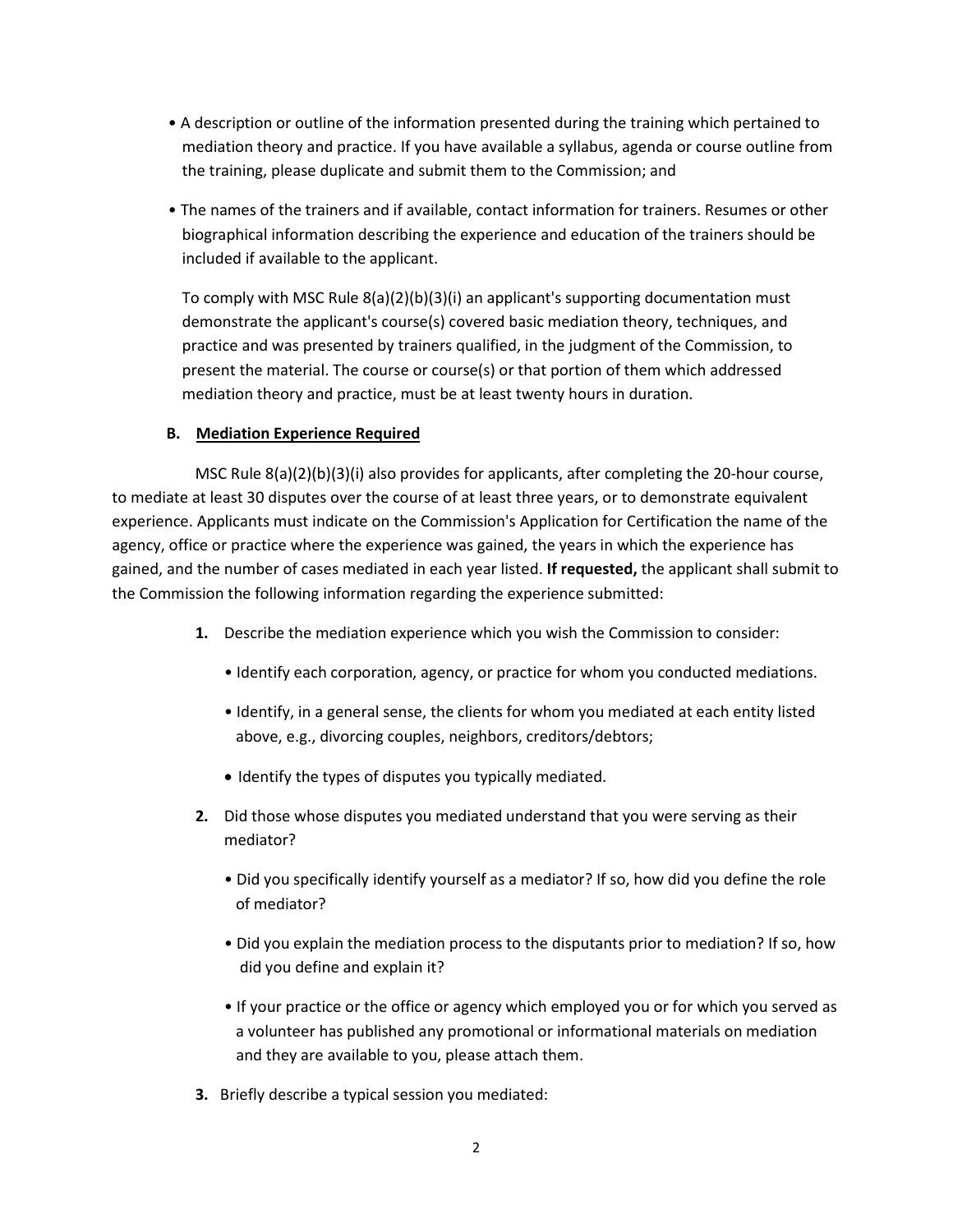- Describe the role you played as mediator, including describing techniques you employed to help resolve dispute.
- Describe the grand rules for mediation, if any, you established prior to your sessions.
- Describe the role the disputants played in the process.
- Did you render a decision for the disputants at the end of the mediation?
- Describe what, if any, efforts you undertook to keep your mediation practice separate from any counseling, pastoral, personnel or other professional services you offered:

**i.** Are mediation sessions scheduled and held separately from counseling, therapy or other sessions?

**ii.** If you bill for mediations services, are billings or insurance claims for mediation services segregated from billings or claims for other non-mediation services you performed?

To comply with MSC Rule 8(a)(2)(b)(3)(i) the applicant's supporting documentation shall demonstrate that the applicant was engaged in the practice of mediation for at least three years, having conducted at least 30 disputes during that period. Mediations must have been conducted according to commonly accepted principles for the conduct of mediation.

In particular, the mediator shall have specifically identified him or herself to the disputants as a mediator, explained the mediation process to the disputants and served only as a neutral facilitator and not a decision-maker. The applicant's supporting documentation shall also demonstrate that the applicant did not combine the delivery of mediation services with the delivery of an therapy, pastoral counseling, personnel or other services also provided by the mediator, i.e., the applicant has drawn a bright line between his/her mediation practice and the delivery of any other services. If an applicant delivered mediation services as an employee or volunteer, he or she may be asked to provide a letter from the individual responsible for supervising his or her work. The Commission will construe the "equivalent experience" requirement in MSC Rule 8(b)(2)(c)(i) narrowly. Service as a hearing officer, arbitrator, magistrate, or grievance committee member will be construed as the equivalent of mediation for purposes of this rule.

#### **C. Education and Additional Experience Required**

MSC Rule 8(a)(2)(b)(3)(i) also provides for applicants to possess a four-year college or university degree and four year's professional, managerial, or administrative experience with a professional, business, or governmental entity. The four-year college degree must have been awarded by an accredited institution and the applicant must submit a copy of a diploma, transcript or other document verifying graduation. It is anticipated that any professional, management, or administrative experience offered pursuant to subsection (i), will be high or relatively high-level experience of an executive nature. The experience cited must be verifiable by Commission staff and have occurred within the context of an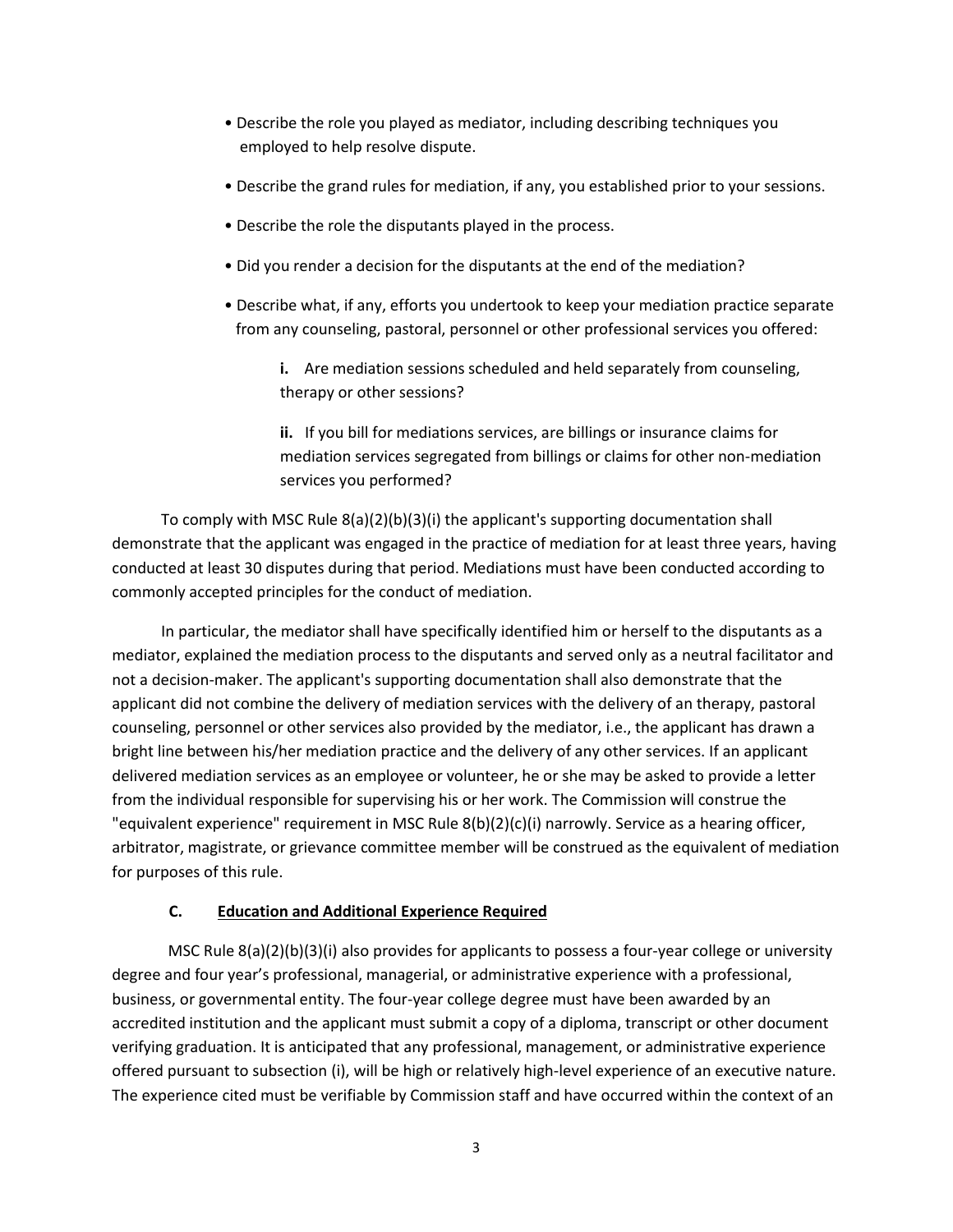overall stable employment history. The applicant must list or attach a resume of his/her full employment history, highlighting the specific four year's managerial, professional, or administrative experience the applicant wishes the Commission to consider. The applicant shall provide Commission staff with any information necessary to verify employment.

The Commission may consider the following indicia among others in evaluating whether the experience submitted is high or relatively high-level experience of an executive nature that the applicant('s):

- owned or managed a viable, substantial business;
- was required to hold a degree to obtain the position(s) cited;
- employer(s) considered the position(s) held to be managerial position(s);
- holds a license if s/he characterizes him/herself as a professional;
- supervised others; and
- was in charge of a department or function.

The position(s) held should have provided the applicant an opportunity to develop and use traits and skills which would be beneficial in the context of superior court mediation. Specifically, the professional, administrative, or managerial experience possessed by the applicant should have afforded an opportunity to develop and refine: listening and verbal communication skills, conflict management skills, the ability to quickly grasp complicated factual situations or abstractions, creativity, a facility for problem solving, and the ability to interface effectively as a peer with professionals, including attorneys.

Gaps in employment history must be explained as well as numerous or frequent job changes as these may indicate a lack of problem solving skills and an inability to cooperate and work productively with others. Applicants may be requested to provide specific information about responsibilities associated with each entry on their employment history/resume. The applicant's four-year college degree must have been awarded by an accredited institution and the applicant must submit a copy of a diploma, transcript, or other document verifying *graduation.*

## **II. MSC Rule 8(a)(2)(b)(3)(ii)**

MSC Rule 8(a)(2)(b)(3)(ii) provides that, though possessing no mediation experience, an applicant may be certified if he or she has ten years professional, managerial, or administrative experience with a professional, business, or governmental entity and possesses a four-year college or university degree. The applicant must list or attach a resume of his/her employment history, highlighting the specific ten year's managerial, professional, or administrative experience the applicant wishes the Commission to consider. The experience cited must be verifiable by Commission staff, have occurred